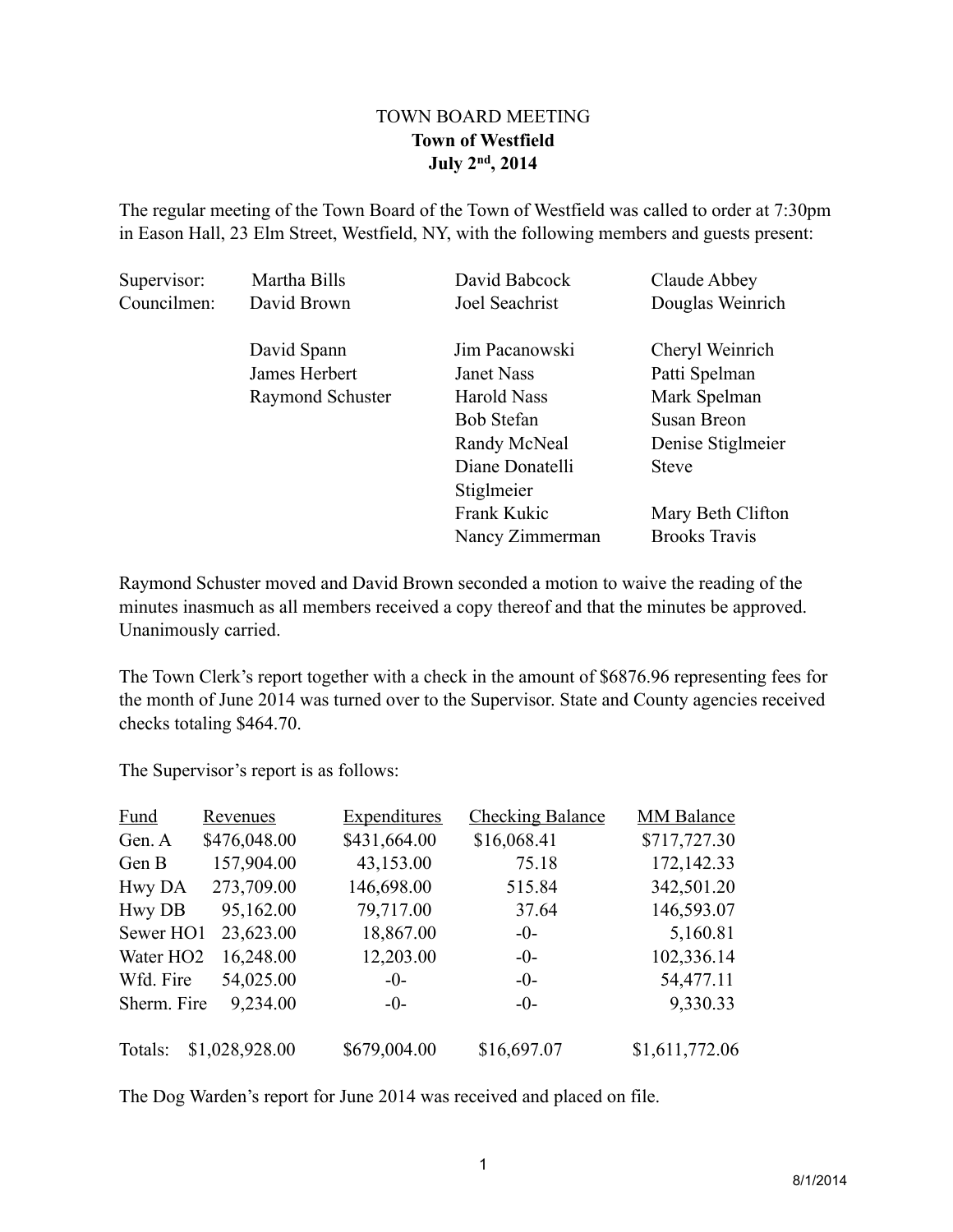The Fire Department Report for June 2014 was received and placed on file.

The Historian's report for June 2014 was not received (position vacant).

The Town Court report for June 2014 was received and placed on file.

Highway:

- The Town Highway Superintendent submitted a written report on activities for June 2014 and highlighted blacktopping, fuel usage, and work at the harbor.

Code Enforcement:

- The Code Enforcement Officer submitted a written report highlighting that 6 Building Permits, 2 Electrical Service Permits, and several inspections were done in the Town for June 2014.

Barcelona Harbor: Dredging will is scheduled to begin on or about July 17<sup>th</sup>.

Public Comment: Residents from Shorehaven expressed concerns about the serious deficiencies in their internal water system and their desire to have it updated. This has been an ongoing issue for several years.

Announcements:

- Alumnae Weekend / Ox Roast (11-13 July 2014)
- The County is holding 2 Household Hazardous Waste Drop-Off Days (9:00am 2:00pm):
	- Saturday, July 12<sup>th</sup> Town of Chautauqua Highway Garage in Mayville
	- Saturday, September 13<sup>th</sup> Chautauqua DPF Building in Falconer
- Westfield Arts & Crafts (25-26 July 2014)
- First Friday (11 July 2014)

## Old Business:

- Supervisor Bills stated that the Bond Resolution for the Barcelona Water Project needs to be amended following the bid process. This requires a Public Hearing and Special Meeting. A date of July 16th, 2014 was proposed for both.
- She also noted that the pier improvements are nearing completion.

## New Business:

- James Herbert moved and David Brown seconded a motion to set the following on July 16<sup>th</sup>:
	- 4:00pm Public Hearing for amending the BWP Bond Resolution
	- 4:05pm Modifying the SUP for Mazza Chautauqua Cellars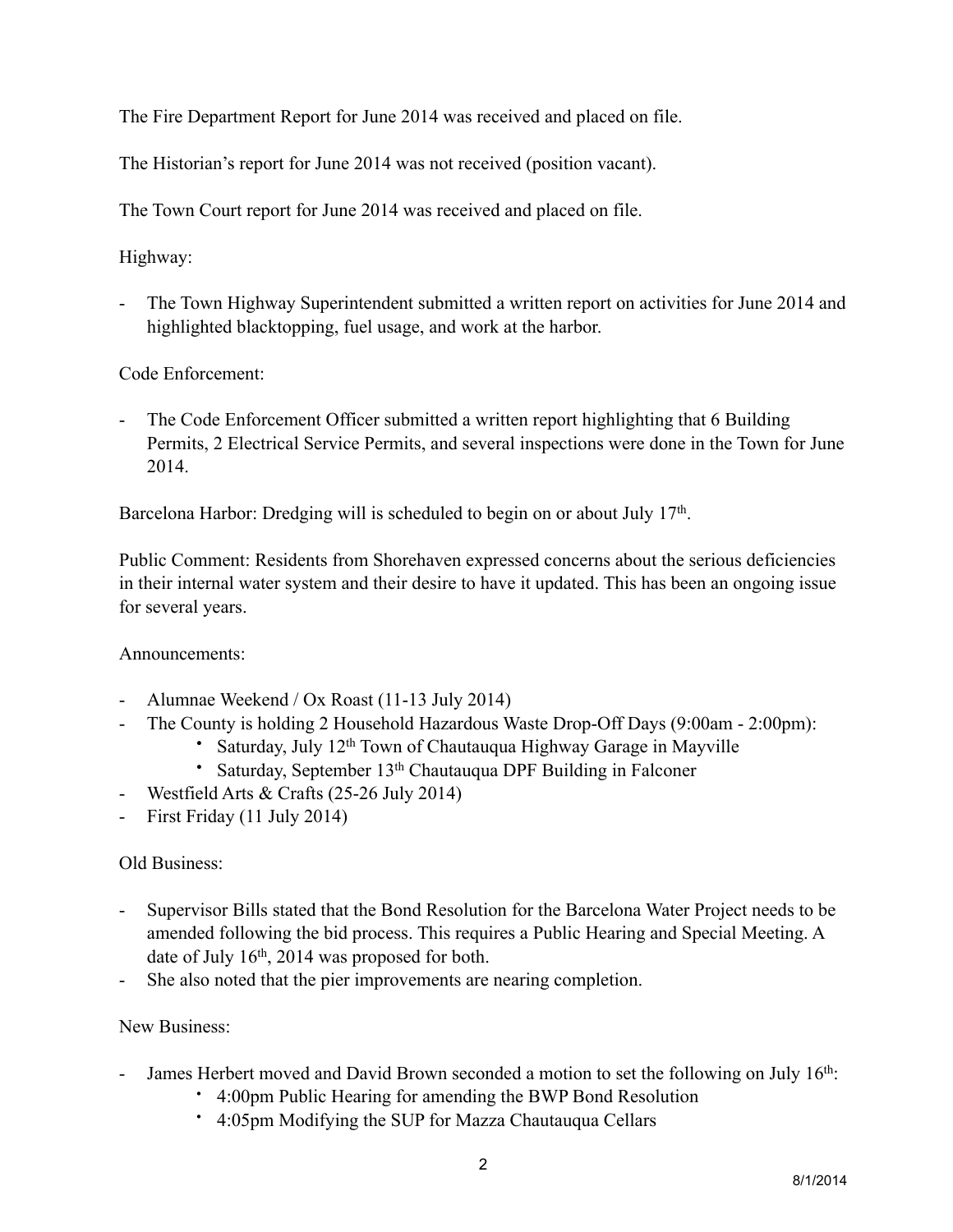• 4:15pm Special meeting of the Town Board

This was unanimously carried.

---------------------------------------------------------------

David Brown offered the following resolution and moved for its adoption:

## **Resolution No. 39 of 2014**

Authorization for Expenditure for the Preparation of a Map, Plan, and Report in the Shorehaven Improvement District

**WHEREAS,** the Shorehaven Allotment, located within the Shorehaven Improvement District within the Town of Westfield, New York (the "Town"), has an aging private water supply system that distributes water provided by the Village of Westfield, and

**WHEREAS,** at the request of the Shorehaven homeowner's association the Town Board wishes to hire an engineer to recommend the design for and estimate the costs of replacing the aging water lines; now, therefore, be it

**RESOLVED,** that, pursuant to [Town Law §202-b,](http://www.westlaw.com/Find/Default.wl?rs=dfa1.0&vr=2.0&DB=1000146&DocName=NYTWS209-B&FindType=L) the sum of \$500.00 is hereby appropriated to pay for the preparation of a general map, plan, and report by the firm of Clark Patterson Lee for the installation of municipal water lines within the Shorehaven Improvement District.

This was seconded by James Herbert. Voting was as follows: Martha Bills, aye: David Brown, aye; Raymond Schuster, aye; David Spann, aye; James Herbert, aye.

---------------------------------------------------------

Warrants dated June 12<sup>th</sup> and July 3<sup>rd</sup>, 2014 (voucher #'s 10260 - 10313 with 10296 - 10304 being deleted), in the amount of \$46,220.42 drawn on the following funds: \$23,269.34 General; \$1908.67 General Part-Town; \$5,980.95 Highway; \$7,413.30 Highway Part-Town; \$23.97 Sewer Fund; \$3.76 Shorehaven Water Project; \$738.14 Trust & Agency; \$3,877.79 Welch Building; and \$3,035.50 Barcelona Water Project were presented and audited by the Board members. James Herbert moved and David Brown seconded a motion that the Supervisor be directed to draw the necessary checks to cover the warrant as audited. Voting was as follows: Martha Bills, aye; James Herbert, aye; Raymond Schuster, aye; David Brown, aye; David Spann, aye.

The next Town Meeting is scheduled for Wednesday, July  $6<sup>th</sup>$ , 2014 @ 7:30pm.

There being no further business, at 8:26pm. James Herbert moved and David Brown seconded a motion to adjourn. Unanimously carried.

Respectfully submitted,